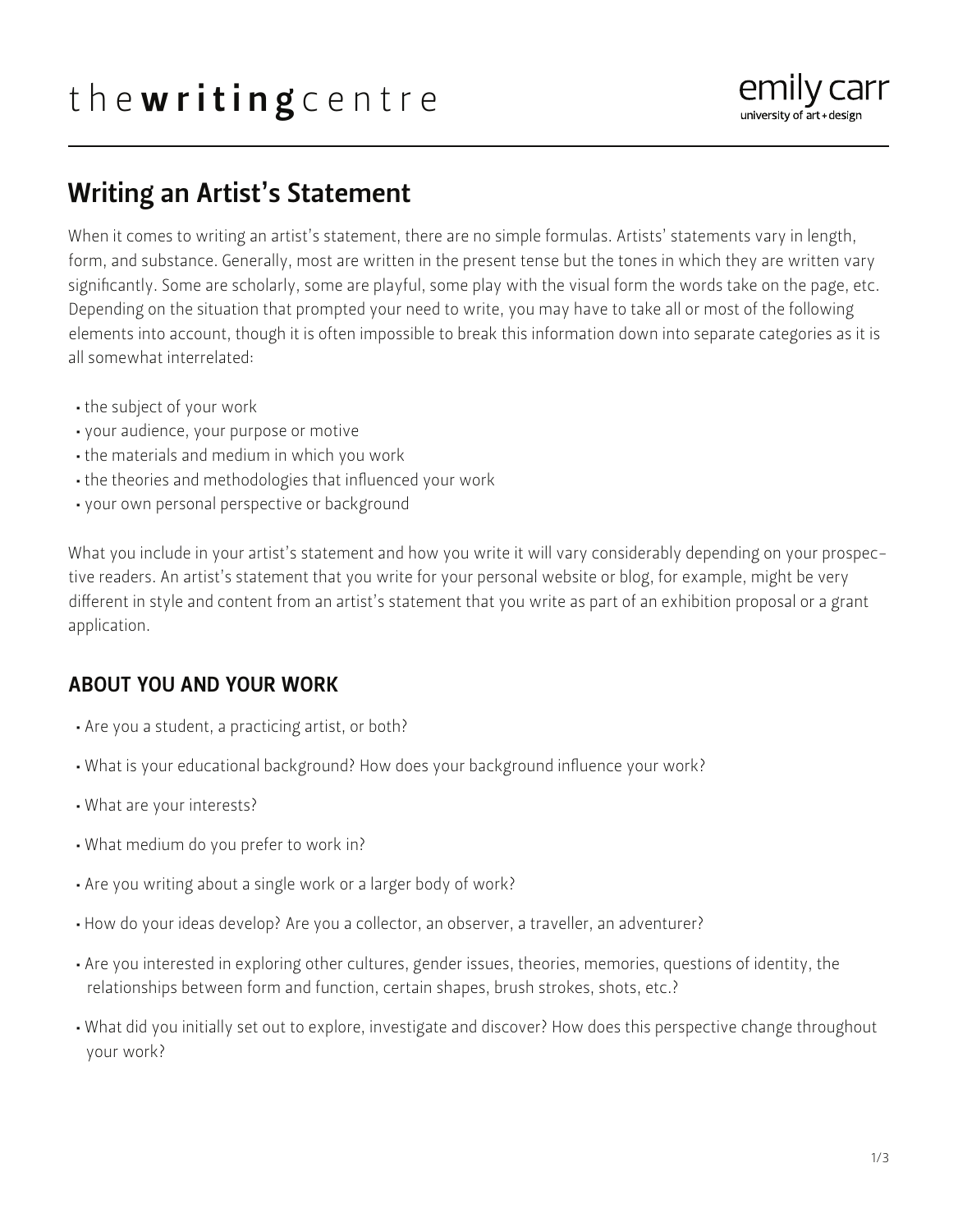#### AUDIENCE AND CONTEXT

What prompted you to write this statement? Is this a fifty word statement for the Foundation Show, a three hundred word statement that's meant to accompany a grant proposal, or a 1500 word statement that will accompany a catalogue or book? If you are writing the "50 Words or Less" for the Foundation Show (see handout), for instance, your viewer/reader will already be aware of who you are, your purpose and the occasion. This will not be the case when you're applying to the Canada Council, writing for a catalogue, or providing information that will be used on a didactic panel that's part of a larger exhibition.

- Who is your intended audience? That is, who will be reading your artist's statement? And who do you envision viewing or experiencing your work?
- What is your purpose or motive for writing this statement?

#### MATERIALS AND MEDIUM

- Why do you chose to work film, sculpture, paint, wood, mixed media, etc?
- How do the materials reflect your purpose, the occasion, your process, and your theoretical interests? For example, how do you handle the camera, the clay, the brush, the wood?
- How the materials create or set a certain mood, and how do they reflect a certain culture, history, or attitude?

Your audience might be interested in the tools you used, whether you made them yourself, and how you applied or challenged certain techniques.

*If you're writing about a particular work for an exhibition:* 

- What did you became aware of as you put the show or work together?
- How do your technique, process and materials contribute to the overall theme, meaning or subject of the work? In other words, what is your work about?
- Your choice of materials will usually be integrally related the space in which it is presented, and you might consider discussing this relationship as well.

#### HISTORICAL, CRITICAL AND THEORETICAL FRAMEWORK

- What kind of research did you conduct while engaged in this work? Were you influenced by certain ideologies or theories?
- Does the work of other artists, visits to galleries, or travel to other countries contribute to your ideas, your process, your finished work?